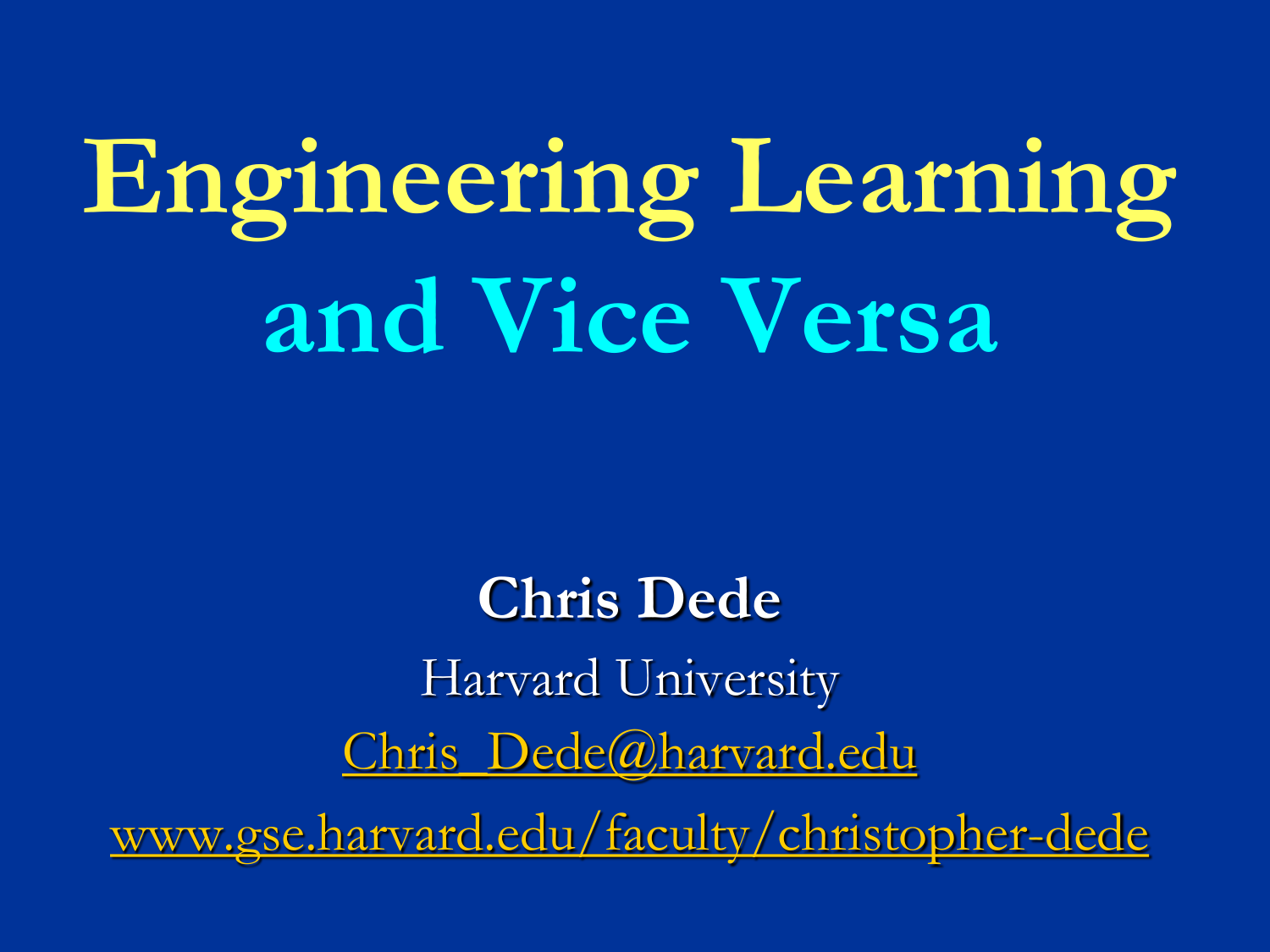

 *Learning Engineering* applies a principled set of evidence-based strategies to the continual redesign of educational experiences to optimize their effectiveness and efficiency.

**E** "...learning engineers would have several responsibilities. The most important is that, working in collaboration with members of the faculty whose interest they can excite, they design and redesign learning experiences in particular disciplines." Herbert Simon, 1967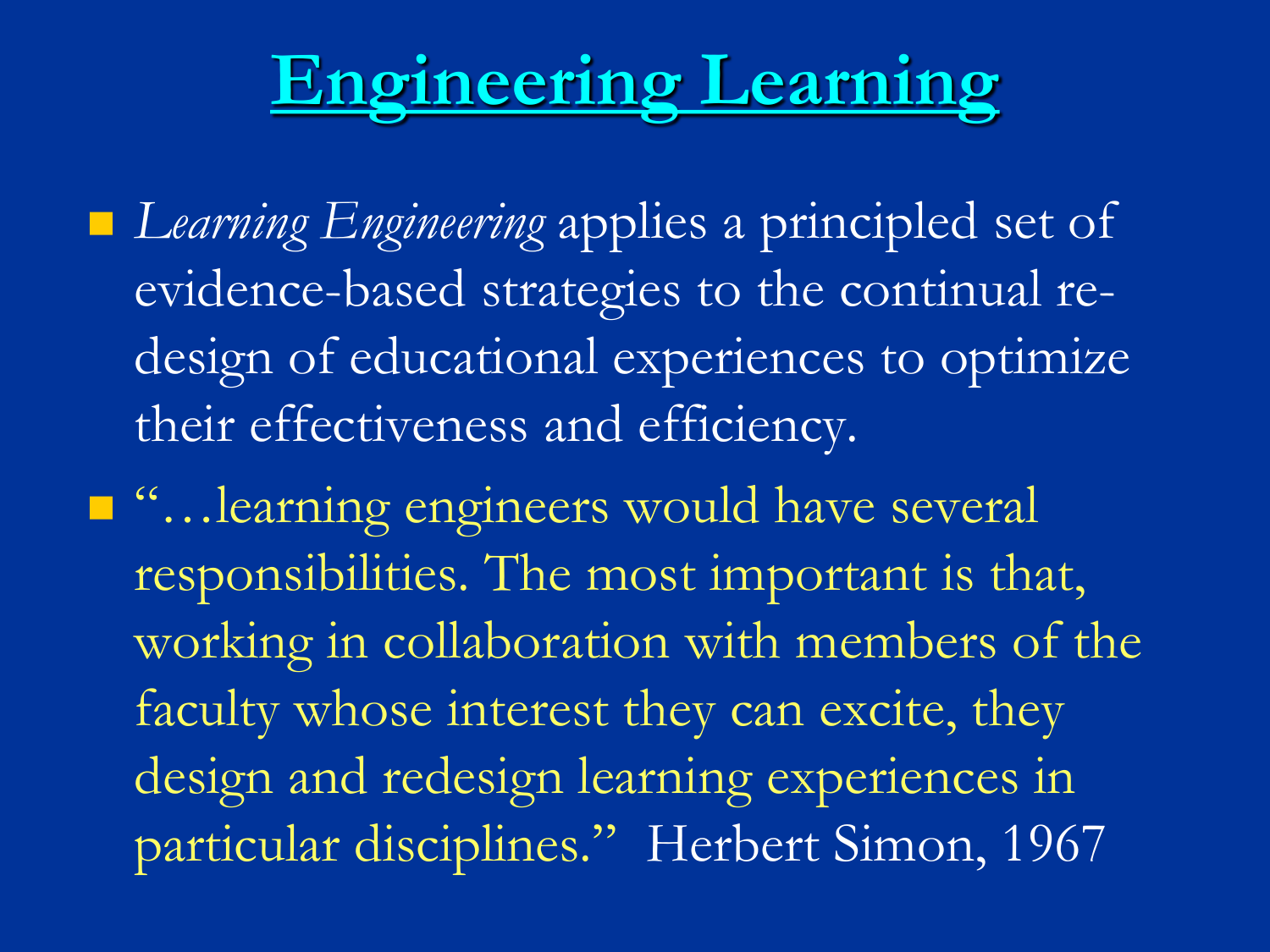**LEARNING ENGINEERING FOR ONLINE EDUCATION THEORETICAL CONTEXTS AND DESIGN-BASED EXAMPLES** 

> **EDITED BY CHRIS DEDE JOHN RICHARDS BROR SAXBERG**

> > ROUTIED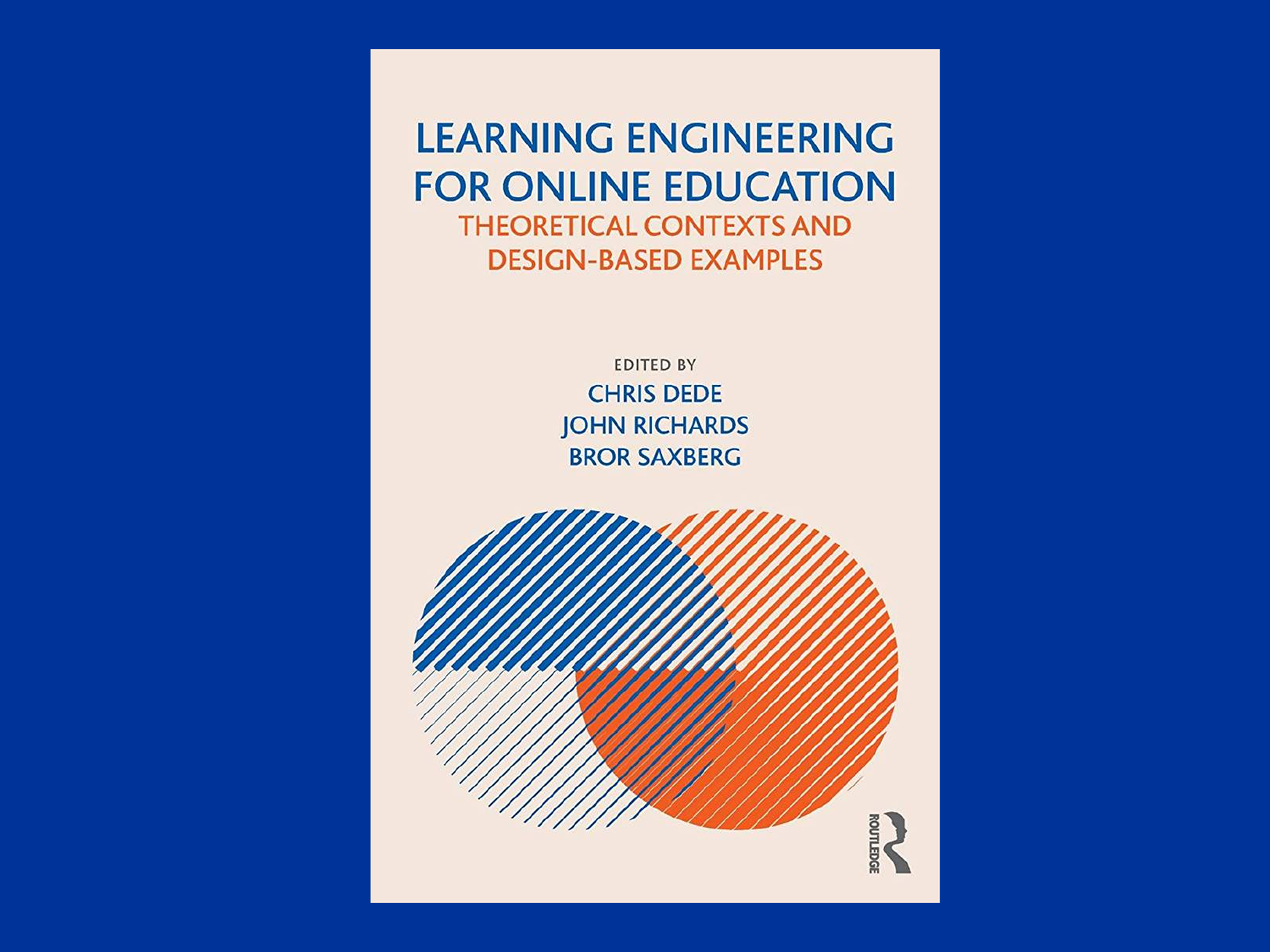## **Montessori**

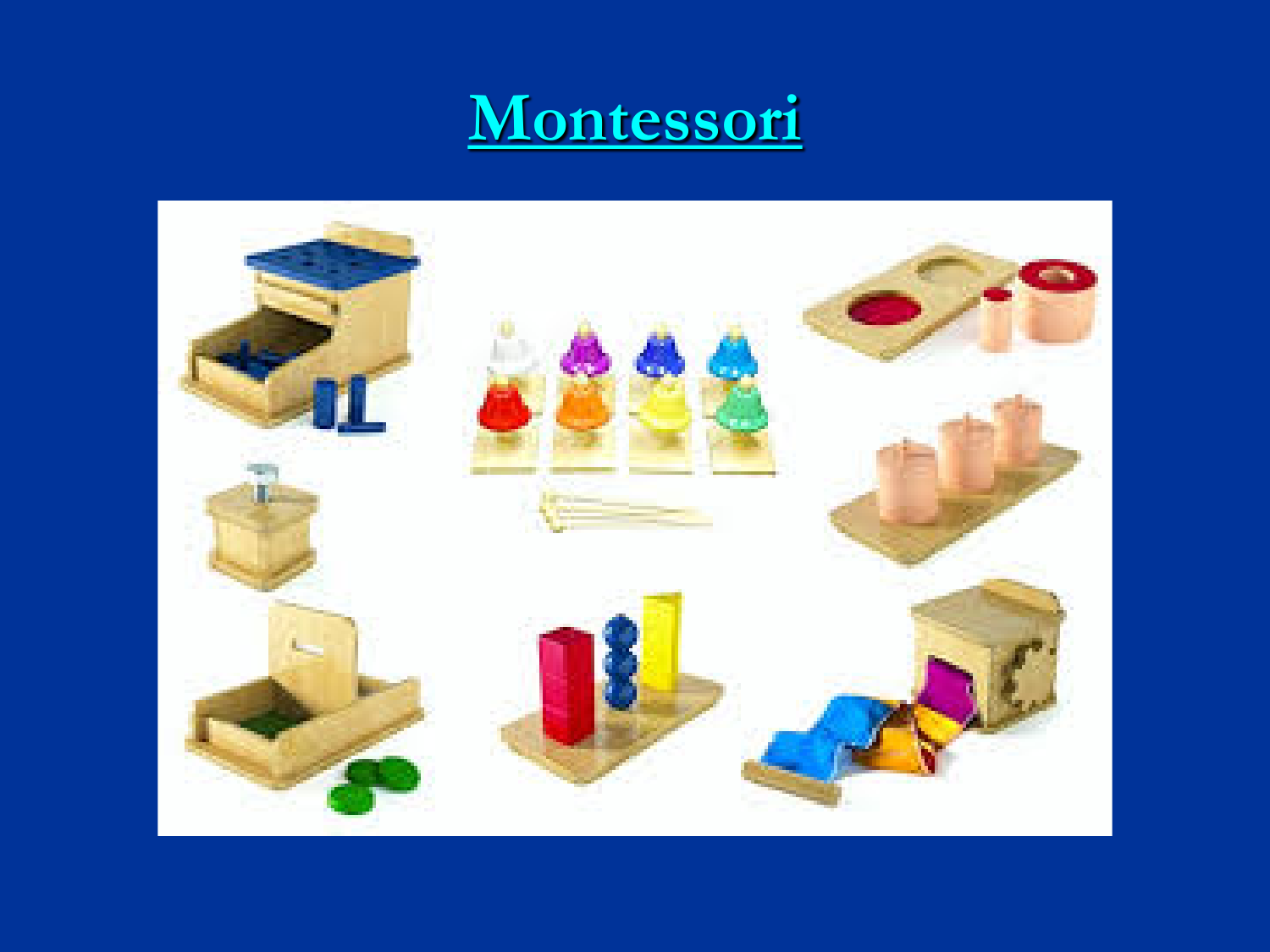## Co-Engineering Learning



LEAP Innovations Personalized Learning Framework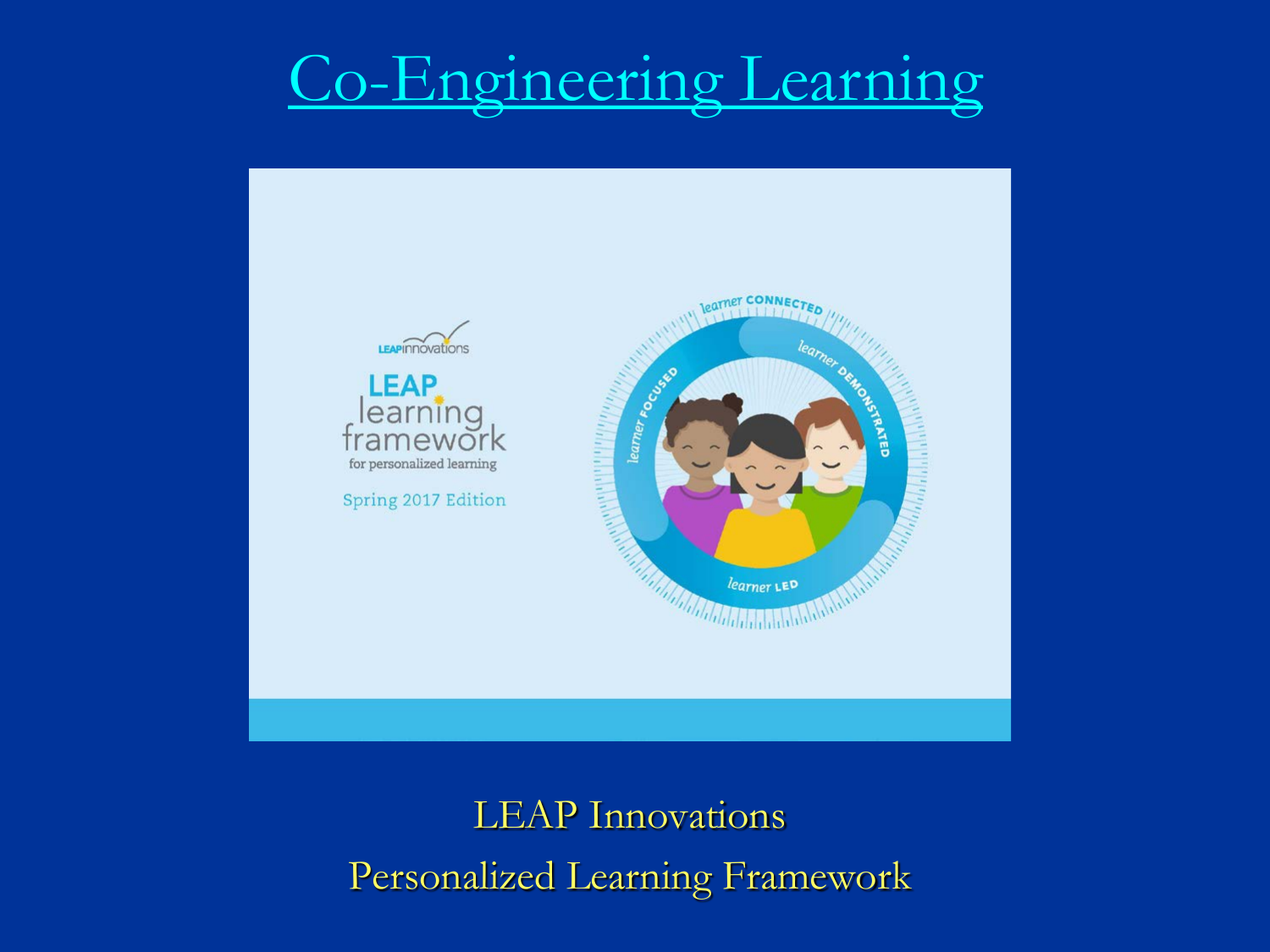## http://ecolearn.gse.harvard.edu

**MUVE MOBILE** 

**XPT MOD**  PROJECT MEMBERS PUBLICATIONS

BLOG. **CONTACT US**  Sign in

Welcome. EcoLearn is an educational research group at the Harvard Graduate School of Education that explores the use of advanced immersive technologies to support learning about the complex causal dynamics of ecosystems.



ecoMUVE

ECOMUVE is a curriculum that uses immersive virtual environments to teach middle school students about ecosystems and causal patterns.



ECOMOBILE is an extension of the EcoMUVE curriculum that blends immersive virtual environments and real ecosystems infused with digital resources.



**NFWS** 

EcoXPT is a new project being designed to work alongside EcoMUVE to support experiment-based inquiry in immersive virtual environments.



#### ecoMOD

The EcoMOD project will explore the power of immersive virtual environments to support computational thinking and ecosystem science learning in elementary grades.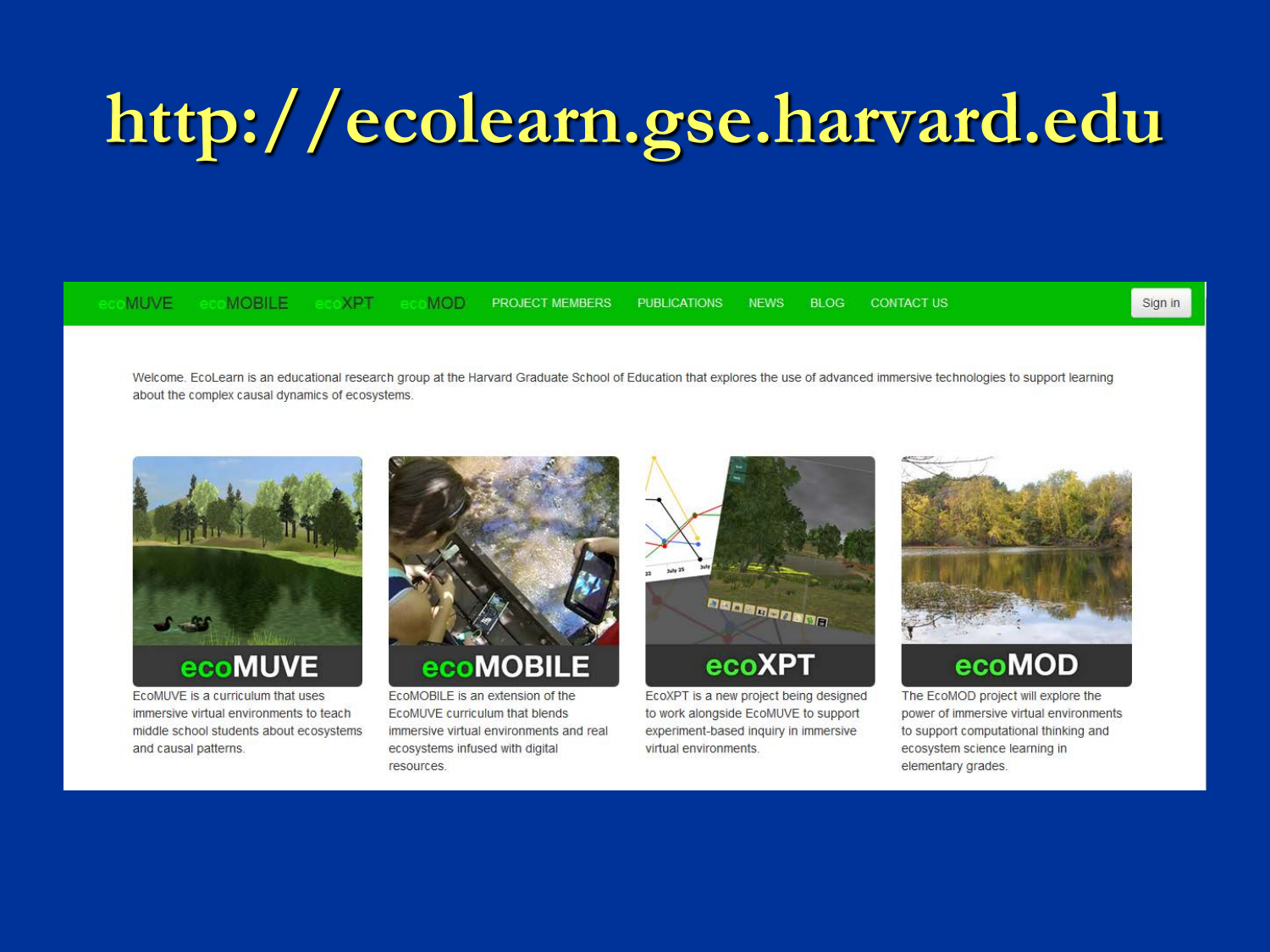EcoMOD: Integrating Immersive Virtual Worlds and Computational Modeling for Ecosystems Science Learning

- 15 day curriculum
- Blends immersive virtual environments with computational modeling
- Supports the development of computational thinking, causal explanations and ecosystems science concepts in 3<sup>rd</sup> graders.



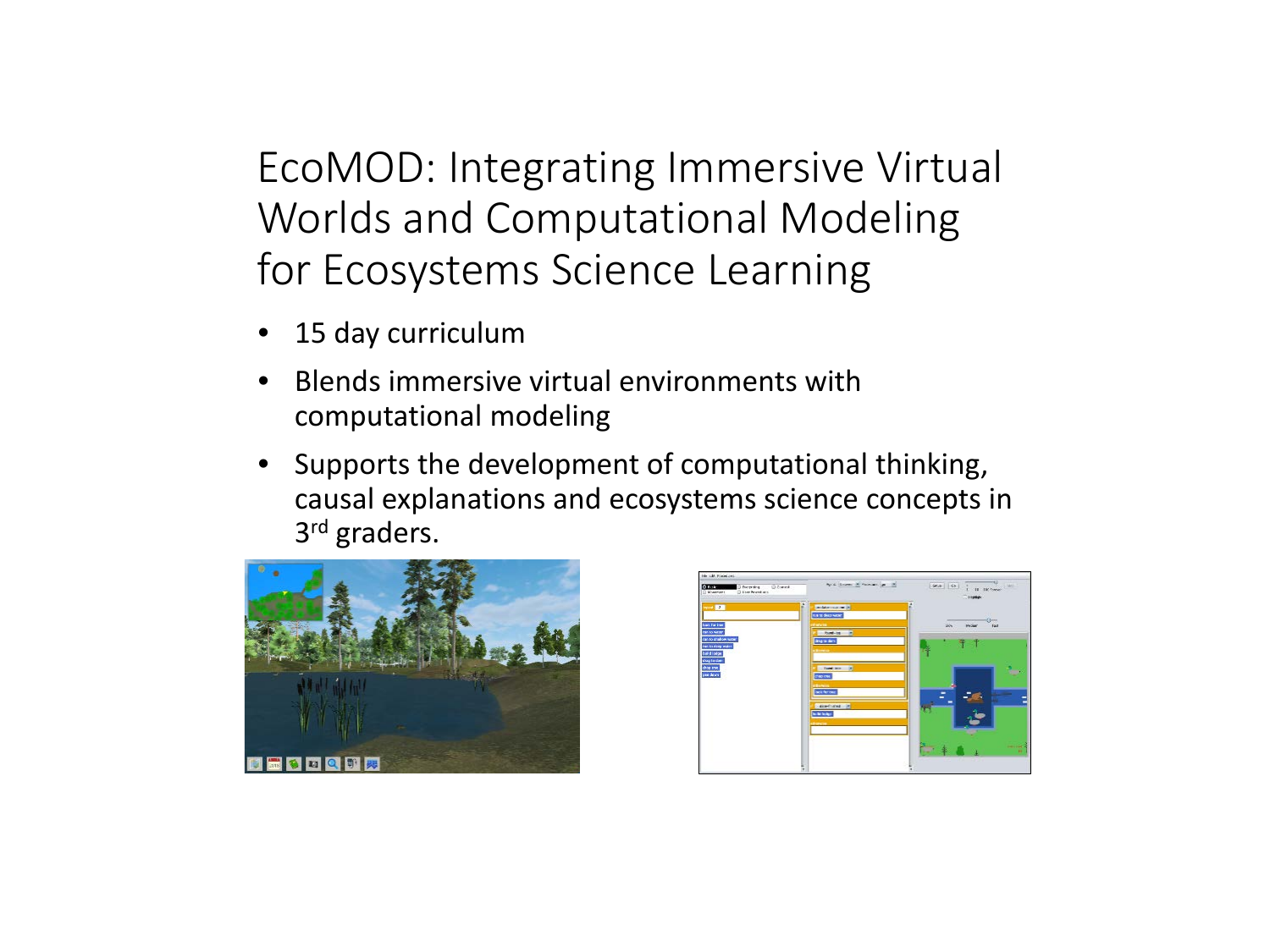## Supporting Modeling by blending Immersive Ecosystems with Programming

#### **Immersive World:**

"Expert" model of a real ecosystem Observation and Data Collection Develop theories and build causal relationships

**Modeling Cycle** assessing now well the compute<br>model "fits" with the virtual one. Movement back and forth between mediums as students iteratively refine their theories.



terri | teneri | = Prordure | gn | <mark>r</mark>

**2D Programming Environment:** 

behavior of agents in the system, and

Test theories by programming the

assessing how well the computer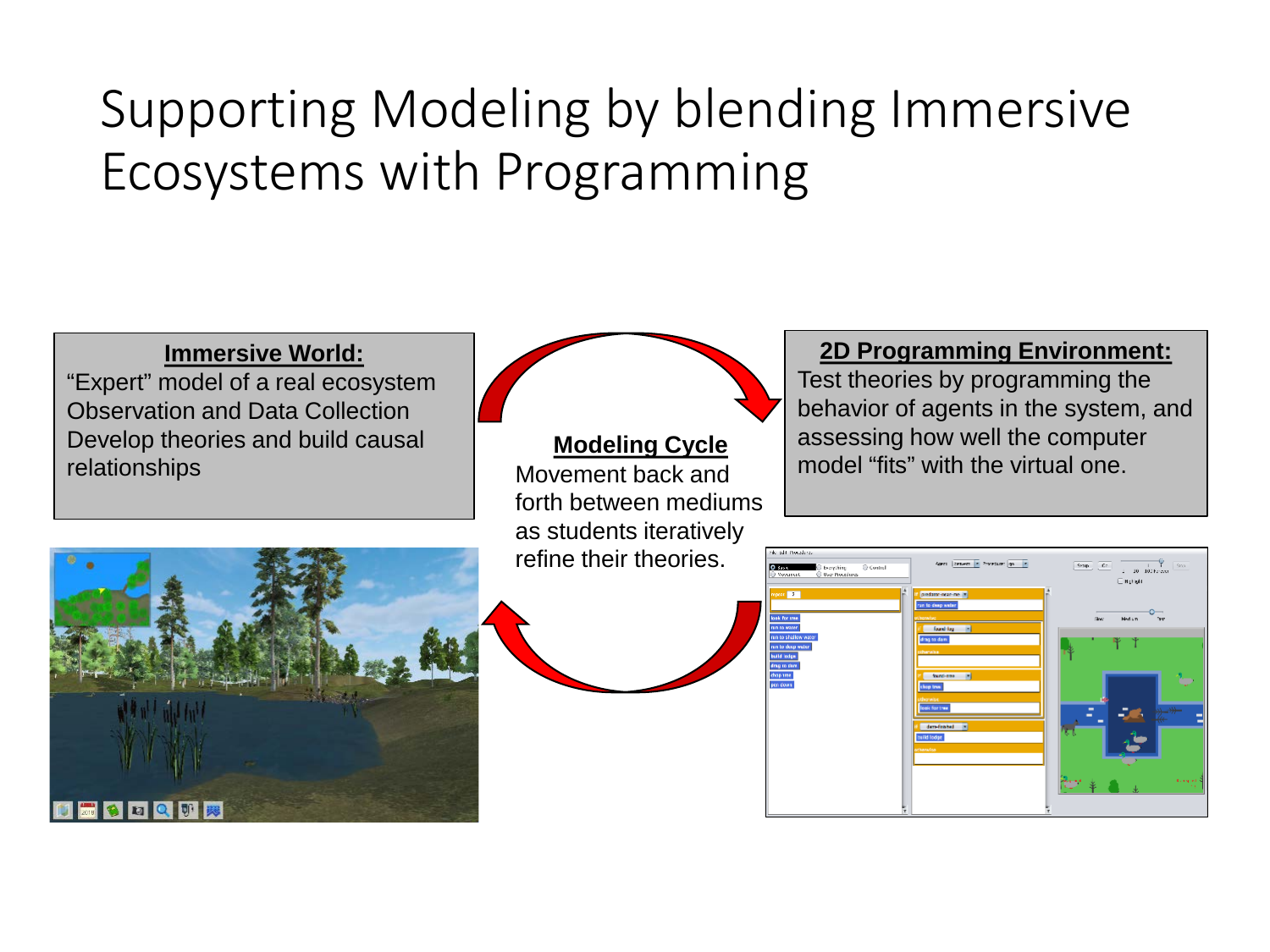### (Virtual) Embodied modeling to scaffold agent-based programming

• Virtual Embodiment scaffolds student programming work

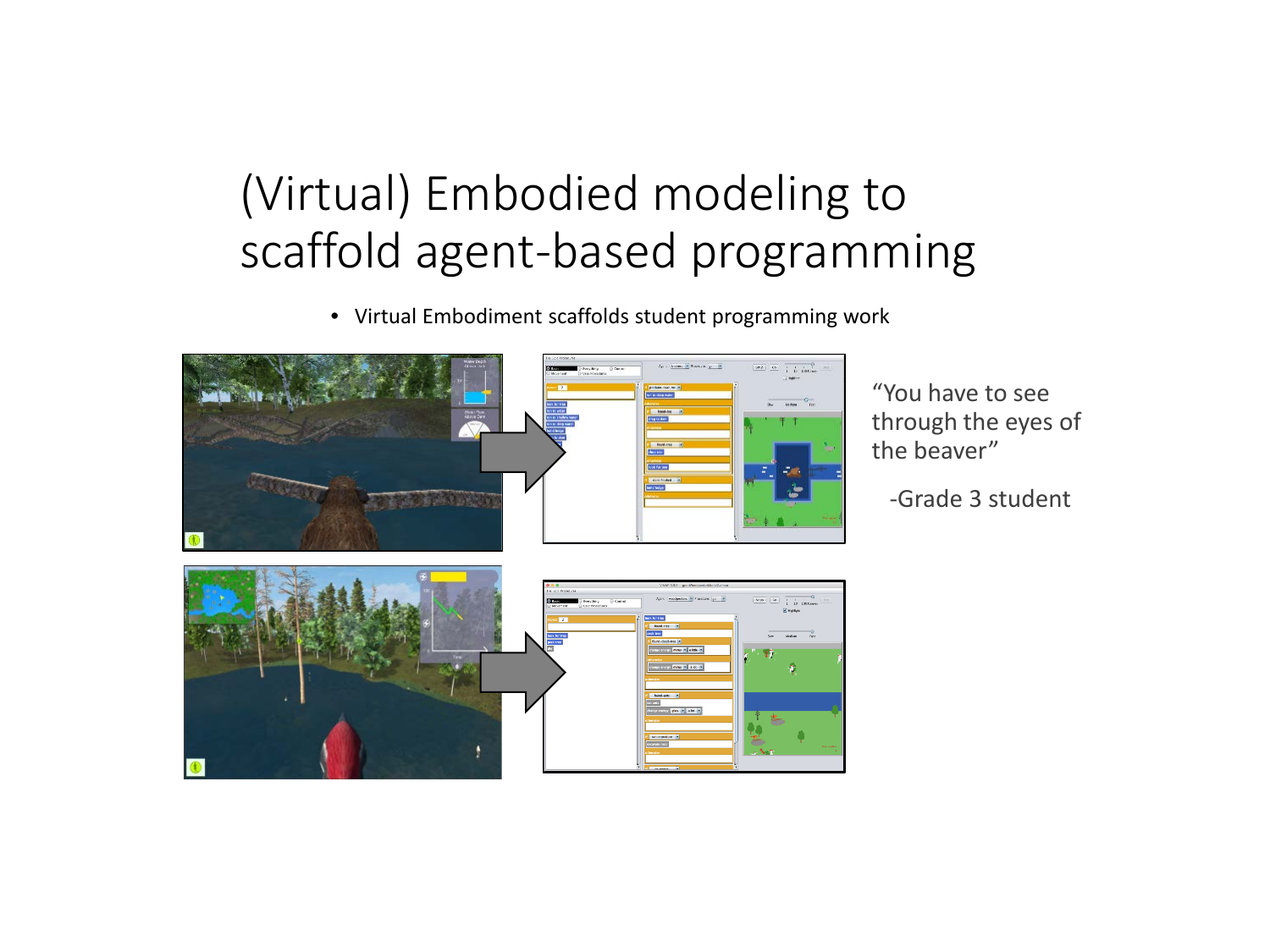We can personalize along many dimensions

We need to observe, document, measure to create "standards"

- Time, place, path, pace
- Student choice over how to learn, choice over what to learn
- Student voice
- Learner connected, learner focused, learner demonstrated, learner led
- Social-emotional learning, cognitive domain, executive function, student background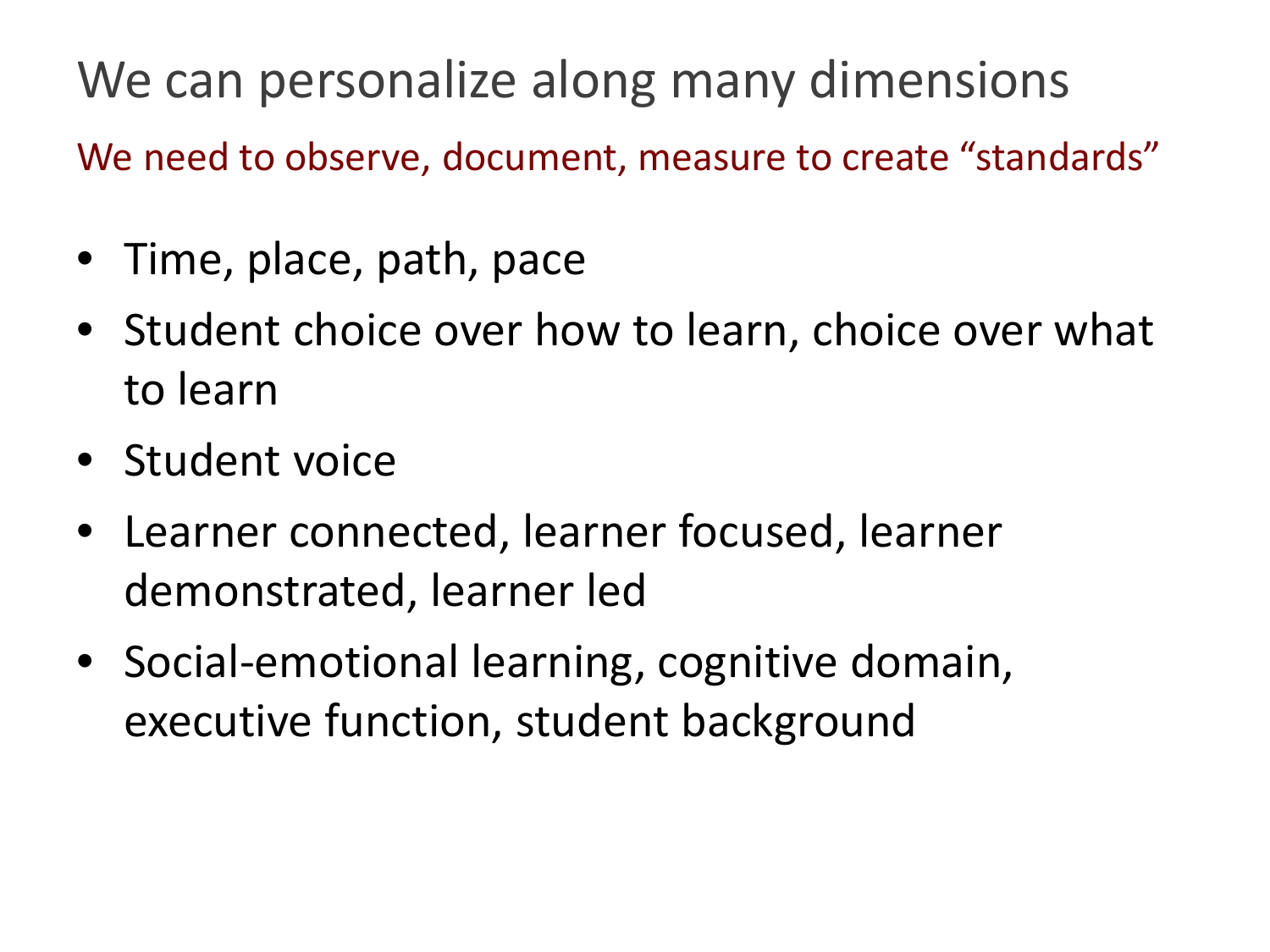